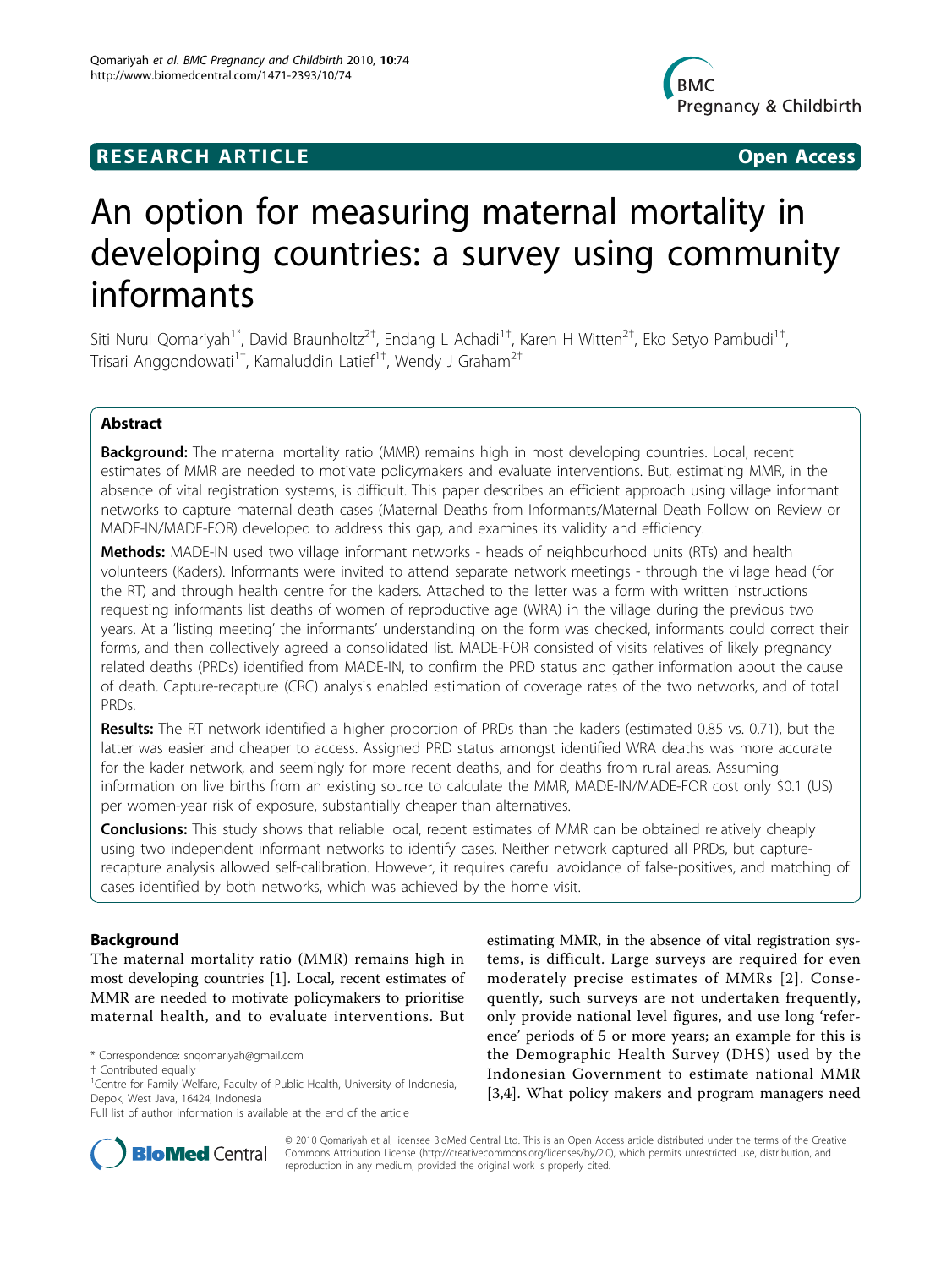is a relatively cheap and reliable method to provide subnational-level estimates of recent maternal death rates. This paper describes an approach developed to address this gap.

In Serang and Pandeglang districts, Banten Province, as in all of Indonesia, the administrative system includes community level volunteers (RTs) responsible typically for 10-40 house-holds. Distinct from this are health volunteers (Kaders) responsible for the integrated health posts with coverage of approximately 100 households. Since these systems are comprehensive, functional, and extend down to a level at which it would be reasonable to expect good knowledge of deaths and maybe circumstances of death, there is an obvious possibility of using them as a basis for 'capturing' maternal deaths.

An informant-based method for identifying maternal deaths - Maternal Deaths from Informants/Maternal Death Follow on Review (MADE-IN/MADE-FOR) - was developed and tested by Immpact (Initiative for Maternal Mortality Programme Assessment) in the two districts. It formed a key part of a larger study looking at the effects of the Indonesia village midwife programme [[5\]](#page-7-0). This method was developed as an alternative to allow measurement of maternal mortality down to community level, along with analysis on the cause of death. This paper is written by some of the researchers who involved in the development, as well as pilot and implementation of the method.

MADE-IN uses RT Heads and Kaders as informants who provide information about deaths to women in their communities. Once probable maternal deaths are identified by these informants, the MADE-FOR survey follows up with visits to the families to confirm details and circumstances of the death. This paper describes the method, and examines its validity and efficiency.

## Methods

#### Study sites

The study was conducted in all 708 villages in Serang and Pandeglang Districts. In Serang, 38 sub-district health centres (HCs) provide services for almost 1.9 million people, similarly 34 HCs in Pandeglang, with about 1.1 million populations [\[6](#page-7-0)]. Banten Province ANC coverage is about 86% but skilled attendance at birth is only about 52% [[4](#page-7-0)].

#### Maternal death definition

In this study, as for instance in DHS studies, the MMR is estimated using information on the number of Pregnancy Related Deaths (PRD) [[7\]](#page-7-0). A PRD is defined as the death of a woman while pregnant or within 42 days of termination of pregnancy, irrespective of the cause of death. This category of case is introduced to facilitate identification of maternal death in circumstances in which attribution of cause might be inadequate. From verbal autopsies, we found that the proportion of women classified as PRD who died from maternal causes in the study area was very high (i.e. 97.5%) meaning that choice of PRD or maternal death definition is not of major importance.

#### Timeframe

The pilot and data collection process ran from January to June 2006.

#### Pilot phases

The pilot phases were aimed at examining the advantages and disadvantages of various possible informant networks, and of different modes of accessing the informants' knowledge. A further feasibility study was conducted to assess the logistics and costs of a full-scale survey, using the most efficient administrative and data capture approaches identified from the pilot.

Kaders were chosen as forming the best network for identifying maternal deaths: they are established in the community and registered both in HCs and sub-district offices, making them easier to contact; their attendance rate was high (on average 90% compared to 52% for RTs), they were able to understand and fill-out the forms with a low error rate (5% compared to 9% for RTs); and are typically one third as many kader as RTs in a village, which reduced costs of data capture. However, because population density is much greater in urban areas and knowledge of neighbours less, it was felt many PRDs might be missed by kaders, and so it was decided to also include the RT network in urban areas. To enable capture-recapture estimates, RTs were also used in one randomly-chosen village per sub-district in rural areas.

#### THE 'MADE-IN' PART OF DATA CAPTURE

The key activity was the 'listing-meeting' of village informants, to list details of deaths of women of reproductive age (WRA) in the village. Note that in villages where both kader and RT networks were used, separate listing meetings were held for each network, allowing for independency between the networks. Prior to the meetings, information, instructions, and forms were distributed to the village informants, for them to list information about WRA deaths during the previous two years. The most important items requested on the form were timing of death in relation to any pregnancy, age of woman, date of death, residence of woman, and name and address of a relative. Informants were asked to bring the completed forms to the listing meeting, where the study and forms were explained verbally, questions answered, and an opportunity given for informants to correct their forms in the light of improved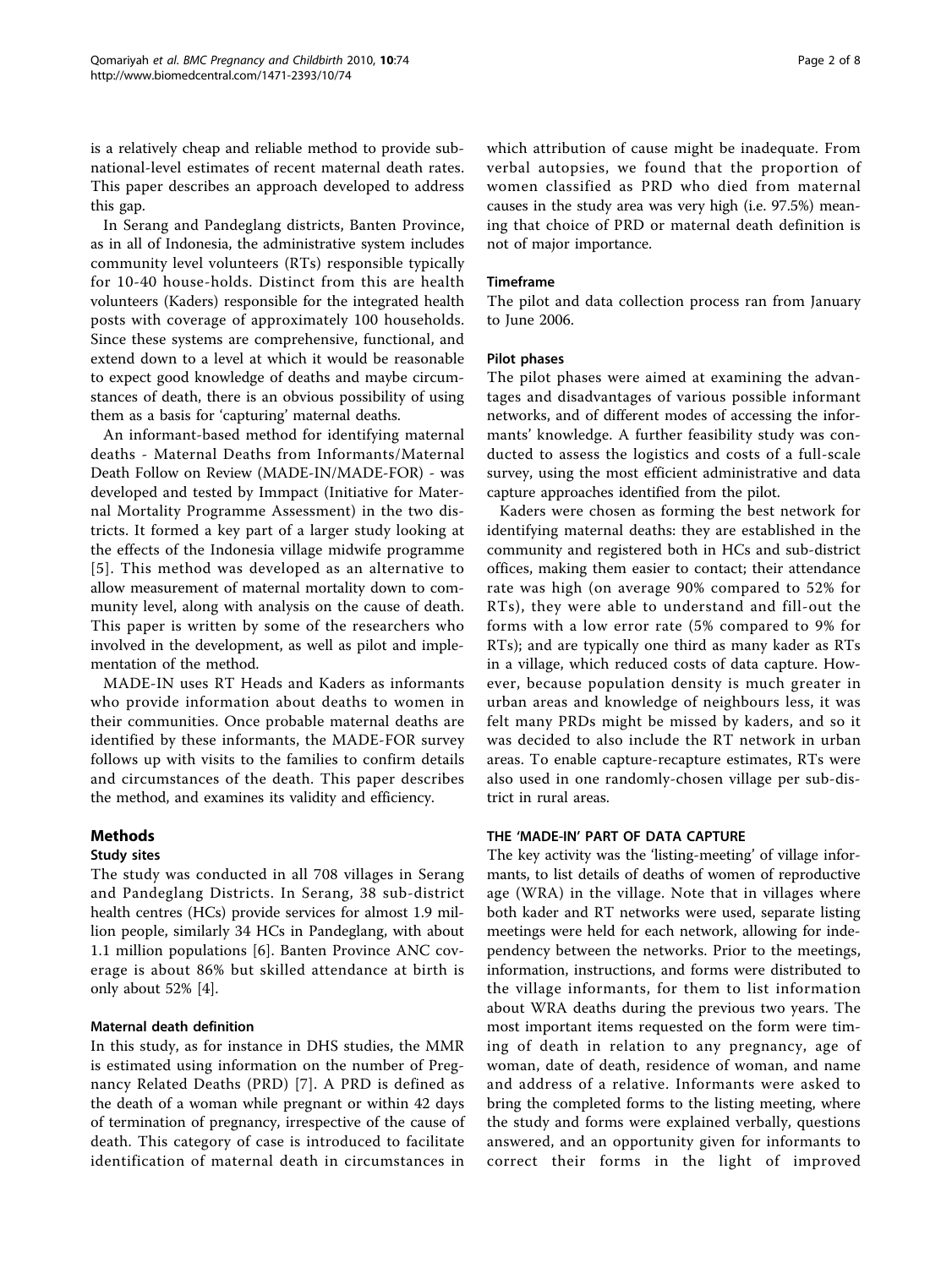understanding. The meeting then discussed all deaths listed by any of the informants, and collectively agreed a 'consolidated' list of WRA deaths, and of likely PRDs. To strive for total coverage of deaths, the MADE-IN process also included a visit to village informants who did not attend the meeting.

## The 'MADE-FOR' part of data capture

This consisted of visits to the named relative of likely PRDs on a consolidated MADE-IN listing meeting list. This was primarily to confirm or correct the details on the form. For 'eligible' deaths (i.e. PRDs within the defined period, and district), additional information about the circumstances and cause of death were collected through structured verbal autopsy of specific variables to allow estimation of cause of death using a computerised algorithm InterVA-M [[8](#page-7-0)]. Socio-economic status and information on use of health services during pregnancy and near the time of death were also collected. Together these two steps - MADE-IN and MADE-FOR - provided village level estimates of the number of deaths of WRA, and in particular of PRDs in a defined period. Further details about the method are available at [http://www.immpact-international.org/](http://www.immpact-international.org/toolkit/module4/mimf/index.html) [toolkit/module4/mimf/index.html](http://www.immpact-international.org/toolkit/module4/mimf/index.html). The method is summarised schematically in the following diagram (Figure 1).

## Sources for information on number of live births

Many sources can be used to provide estimates of live births by district. In Indonesia they include Demographic and Health Surveys, National Socioeconomic Surveys or censuses, and District Basic Health Research surveys. However, to enable useful comparisons between PRDs and all women with recent pregnancies, a stratified cluster random sample survey was conducted by Immpact, not only to estimate live births but also to describe characteristics and health status, among other variables. With some help with the sampling, such a survey is well within the capability of a team undertaking MADE-IN MADE-FOR. Villages were stratified as urban, rural or rural-remote. A total of 125 villages were sampled with probability proportional to size and with replacement. Within each sampled village, all household members were listed to identify all women with a live birth or stillbirth between April 2004 and March 2006. Eight births per village were then randomly selected, and information was collected from the families on the same background variables as for maternal deaths.

#### Ethical approval

Ethical consideration was one of several issues ensured in this study. It includes permission, confidentiality, and research benefit for the community. Before the study conducted, ethical approval was sought and then issued by the Ethical Committee of Faculty of Public Health University of Indonesia. Permission was also obtained from related district health offices. At community level, permissions were obtained from all sub-districts and villages in the two districts. Before an interview was conducted, written consent was asked from each respondent after data collectors explained the objective, benefit, and process of the interview. All individual data was treated in a strictest confidentiality and no

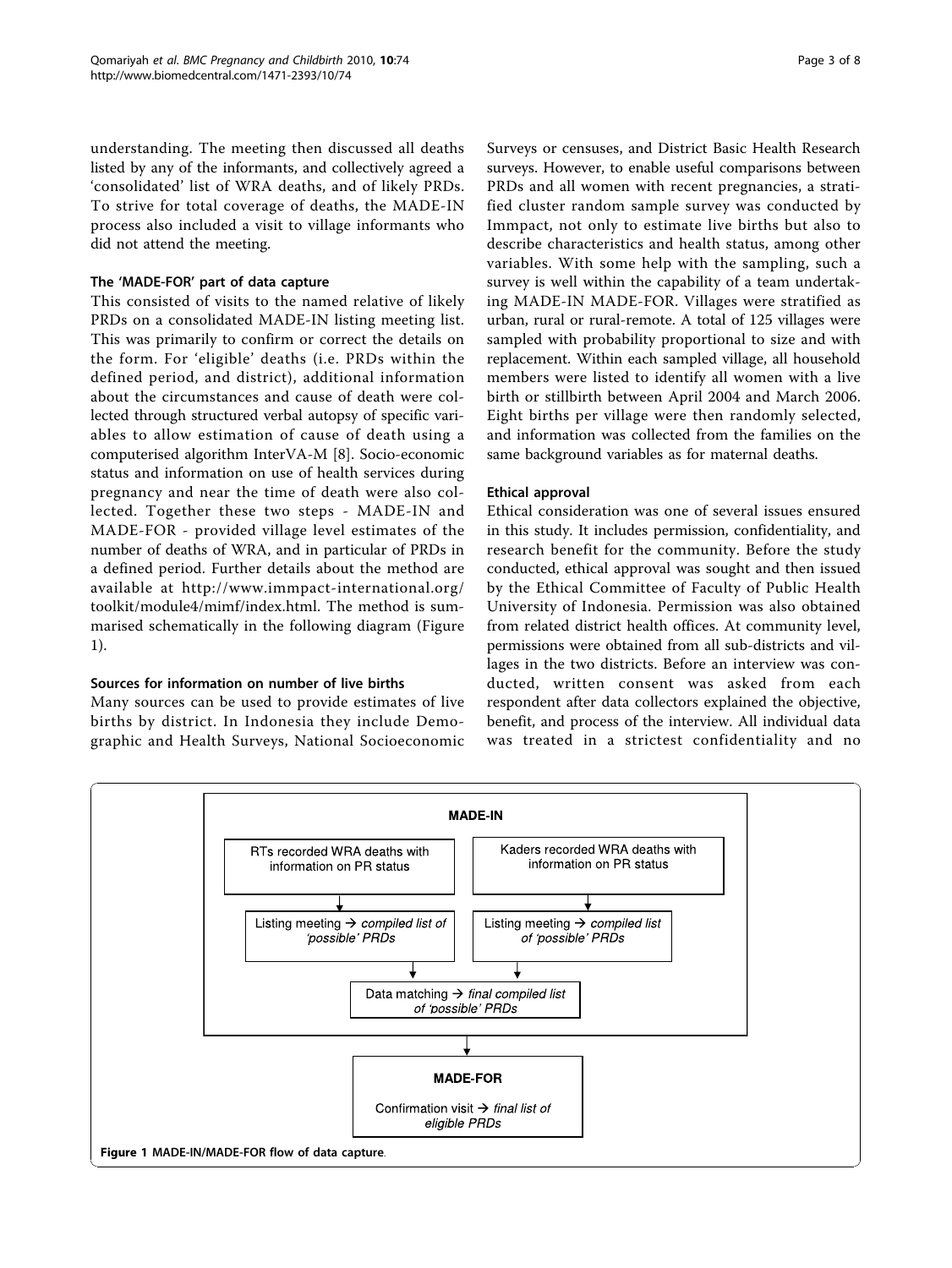information on name was disclosed, even to the village or sub-district authority. Following the study, researcher provided feed back to various parties from various levels to make sure that public will achieve benefit from the study conducted. Feed back has been continuously given through written dissemination (publication) or seminar, at local, national, and international level.

#### Limitation of the study

The main limitation of the method deals with recall of the event. This method relies on informants' memories and knowledge to record deaths, thus the accuracy of the method depends on the length of recall period and size of the area covers by informants. This recall issue also related with the memory of the family in describing the circumstances of the death. Further detail about limitations of the method is available at [http://www.immpact](http://www.immpact-international.org/toolkit/module4/mimf/index.html)[international.org/toolkit/module4/mimf/index.html.](http://www.immpact-international.org/toolkit/module4/mimf/index.html)

#### Analysis

#### Estimating total maternal deaths and risk

In villages where both kader and RT networks were used, for each confirmed eligible PRD we know whether the kader, or RT, or both networks identified the case. This allowed us to use 'capture-recapture' techniques [[9](#page-7-0)] to estimate both the total PRDs in these villages, and the coverage of each network (i.e. the proportion of the total identified by each network). A simple formula which can be used to estimate the total cases is  $T = (N1*N2)/M$ . N is number of cases captured by method 1 or method 2 (in this case by RTs or by kaders). M is the total cases captured by both methods. The estimated coverage of the kader network, and actual number of PRDs the kader identified, were then used to estimate the total deaths in the villages where only kaders were used.

It should be noted that although we used inter-VAm to interpret cause of death using information from the MADE-FOR, to calculate the MMR we used PRD definition for the numerator. Reasons for this include the experimental nature of InterVA-M, the very low proportion of non-maternal cases, and also ensure full comparability with the national level estimate derived from the Demographic and Health Survey

The name 'capture re-capture' derives from wildlife applications, where a sample of animals from a target population is captured, marked and released. A second sample is captured at some later time. The number of animals captured each time, and both times, is noted [[9\]](#page-7-0). In public health applications, it is usually individuals who are 'captured' on different databases, and a key stage is matching i.e. identifying the individuals who appear on more than one database.

There are four critical assumptions made in the simple capture-recapture analysis which we have used:

1) The set of 'individuals or 'events' to be estimated is fixed. This is often problematic when estimating total population in animal studies (since they reproduce, migrate, and die - so the individuals, and indeed the total number, changes between capture & recapture), but not in this study since there clearly is a fixed set of PRDs in the defined period and area which are captured, and recaptured by the two networks.

2) Individuals captured by both databases can be matched. This is often a major problem for public health applications, but here this was largely solved via the follow-up visits, where it quickly becomes clear if two apparently different deaths reported by the networks are in fact the same woman.

3) Capture in the second sample is independent of capture in the first. In this study, this is not entirely the case, since despite attempts to keep the network listing processes entirely separate, there were inevitably occasions for 'contamination'. For example, it was not uncommon for RTs to be married to a kader. However, by holding separate meetings, and limiting time available for 'crosschecking, it is believed contamination was very limited. In fact, checks were made on completed forms (looking for similar order, spellings etc) and no evidence of information-sharing came to light.

4) Within each occasion or database, the probability of capture does not differ between individuals. This assumption is problematic, since there are certain types of deaths which tend not to be reported by either network, for example deaths in early pregnancy.

The direction of bias due to assumptions 3 and 4 not being completely met in this study is, in both cases, downwards - so the resulting estimate will tend to be lower than the true number of deaths.

To estimate live-births (to allow an estimate of MMR), fertility-rates from the survey mentioned above, undertaken in the same districts, were applied to the census population estimates. Data processing was undertaken using Epi-info [[10](#page-7-0)], with estimation undertaken in Win-BUGS [[11\]](#page-7-0) to allow description of uncertainty around estimates.

#### Analysis of cost

The number of PRDs identified per "survey effort" (datacollector-weeks) is one measure used to compare MADE-IN/MADE-FOR with other methods for identifying maternal deaths. Another measure used is "cost per woman-year of exposure." Exposure is calculated from the number of WRA in the area, multiplied by the number of years of exposure. Costs were divided between MADE-IN or MADE-FOR, either as they fall clearly to one (such as informants' transportation fee, which is a MADE-IN expenditure), or, for more general expenditure (wages, accommodation for the survey team), based on the number of data-collector-days spent on MADE-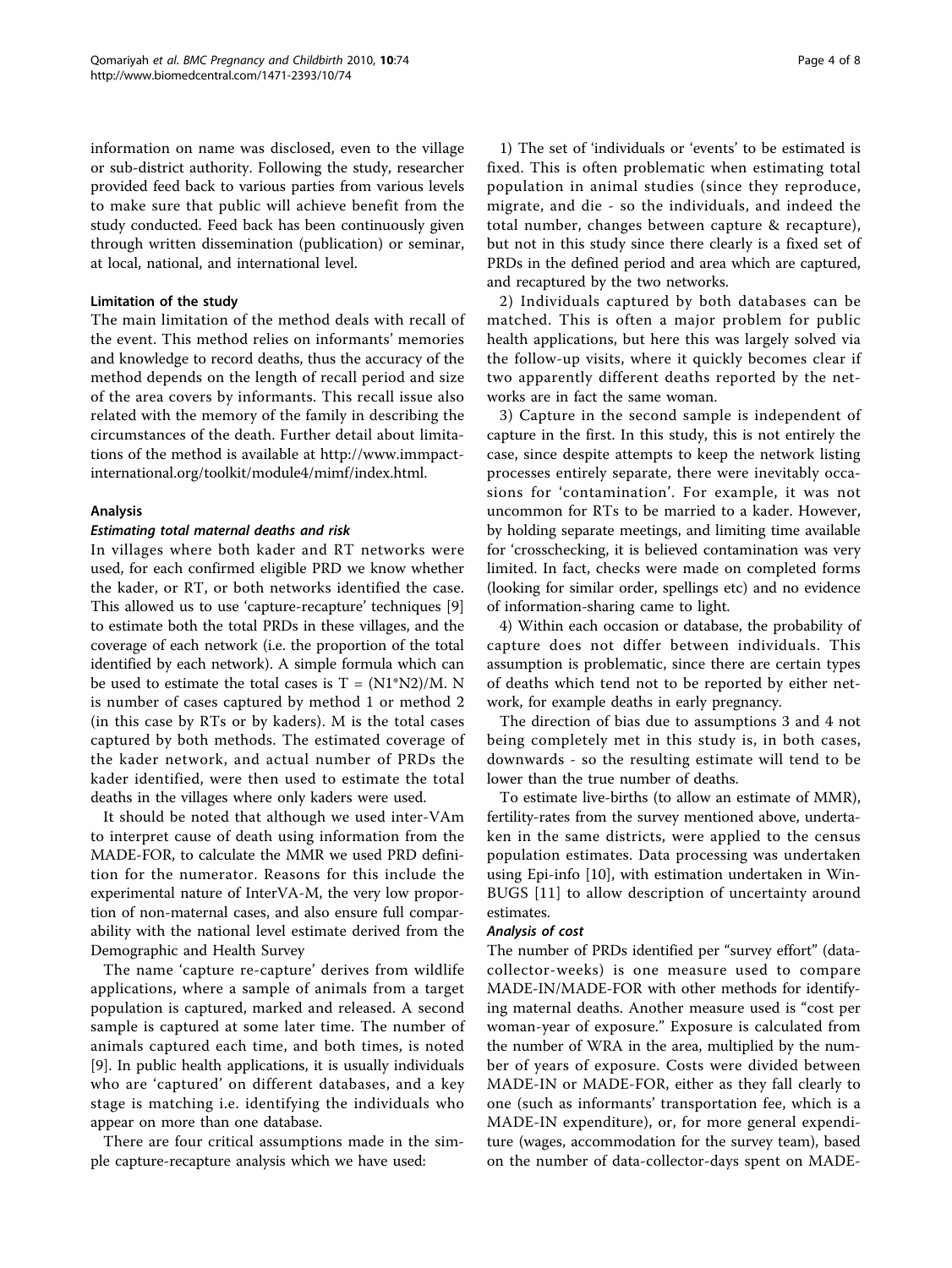IN and MADE-FOR, which was generally similar. Information on the cost of population survey, of which the estimate of live births is used, is illustrated as unit cost for capturing a live birth.

## Results

#### Probability of each informant network capturing deaths

In urban and in 10% of rural villages, where we used both kader and RT networks to capture eligible (i.e. within the set period, and location) PRDs, 116 eligible PRDs were identified: 13 were identified only by the Kader network, 30 identified only by the RT network, and 73 identified by both. This gives a point estimate of 0.71 for the probability of an eligible PRD being identified by MADE-IN/MADE-FOR via Kader information, and an estimate of total eligible PRDs of 121. In other words, there were an estimated 5 extra eligible PRDs in 2004/5 in the areas with both RT and Kader informants, which were not identified by MADE-IN/MADE-FOR (see table 1).

Overall, we estimated that the RT network was more likely to capture PRDs than the kader network. This does not, however, mean that individual RTs are necessarily 'better' than individual kaders in identifying PRDs, since within the same area the number of RTs involved is much higher than the number of kaders.

## The accuracy of reported eligible PRD status of identified WRA deaths

From the pilot phases dataset, when all identified WRA deaths were visited, it was found that the village informants mis-classified 2 out of 25 eligible PRDs as not being eligible PRDs. On the other hand, 8 out of 31 deaths village identified by village informants as being eligible PRDs were false positives. Table [2](#page-5-0) below shows

the accuracy of the village informants in reporting eligible PRD status, by year and by area, using the MADE-FOR visit result as the "gold standard". The table shows that the kader network is generally more accurate in reporting eligible PRD status. There is a trend towards the eligible PRD status of more recent WRA deaths, and WRA deaths from rural areas, being more accurately reported.

## Efficiency of the method Total cost of MADE-IN and MADE-FOR

The study took approximately 18 weeks. To collect the data from all villages in the two districts, 436 personweeks were consumed. In total the study cost \$154,271 (see table [3\)](#page-5-0). This includes salary for field workers, travel cost, supplies and services, administration and capital expenditures. Informants were only given a transportation fee to attend the meeting and provided with a light meal. This is considered appropriate for the Indonesian setting. RTs and kaders are volunteers, and are used to being involved in many community activities without any official payment.

The total cost for the population survey was \$ 130,435. This provided an estimate of the number of live births, but also information on locations and other potential 'risk factor' variables for pregnancy and delivery outcome (e.g. age, parity, socio-economic status, prenatal care status, utilization of health provider for prenatal and intra-partum care). This information was used together with the information on PRDs, to estimate relative risks. We believe that in most settings where MADE-IN/MADE-FOR could be used, information on live births will be available from other existing sources, so that a population survey is an optional, but extremely valuable, extra not strictly required for estimating MMR.

|  |  |  | Table 1 The probability of the Kader and RT networks in capturing deaths |  |  |  |  |  |  |  |  |  |
|--|--|--|--------------------------------------------------------------------------|--|--|--|--|--|--|--|--|--|
|--|--|--|--------------------------------------------------------------------------|--|--|--|--|--|--|--|--|--|

| <b>Calculation</b>                                                                                    | Result                         |
|-------------------------------------------------------------------------------------------------------|--------------------------------|
| In area with kaders and RTs meeting                                                                   |                                |
| Number of cases captured by RT                                                                        | 103                            |
| Number of cases captured by Kaders                                                                    | 86                             |
| Number of match cases (captured by both)                                                              | 73                             |
| Total death cases captured by the two networks                                                        | 116                            |
| Simple estimate of total number of PRDs<br>$86 \times 103/73$                                         | 121                            |
| Simple estimate of probability of kaders capturing cases<br>73/121                                    | 0.71                           |
| Simple estimate of probability of RTs capturing cases<br>103/121                                      | 0.85                           |
| Number of cases missed by the networks<br>121-116                                                     | 5                              |
| In area with kaders only meetings                                                                     |                                |
| Number of cases captured by Kaders                                                                    | 353                            |
| Estimate number of PRDs<br>353/0.71                                                                   | 498                            |
| In the whole area                                                                                     |                                |
| Mean estimated number of PRDs (with 95% CI) - allowing for uncertainty in the simple estimates above. | 627<br>$(560 \text{ to } 711)$ |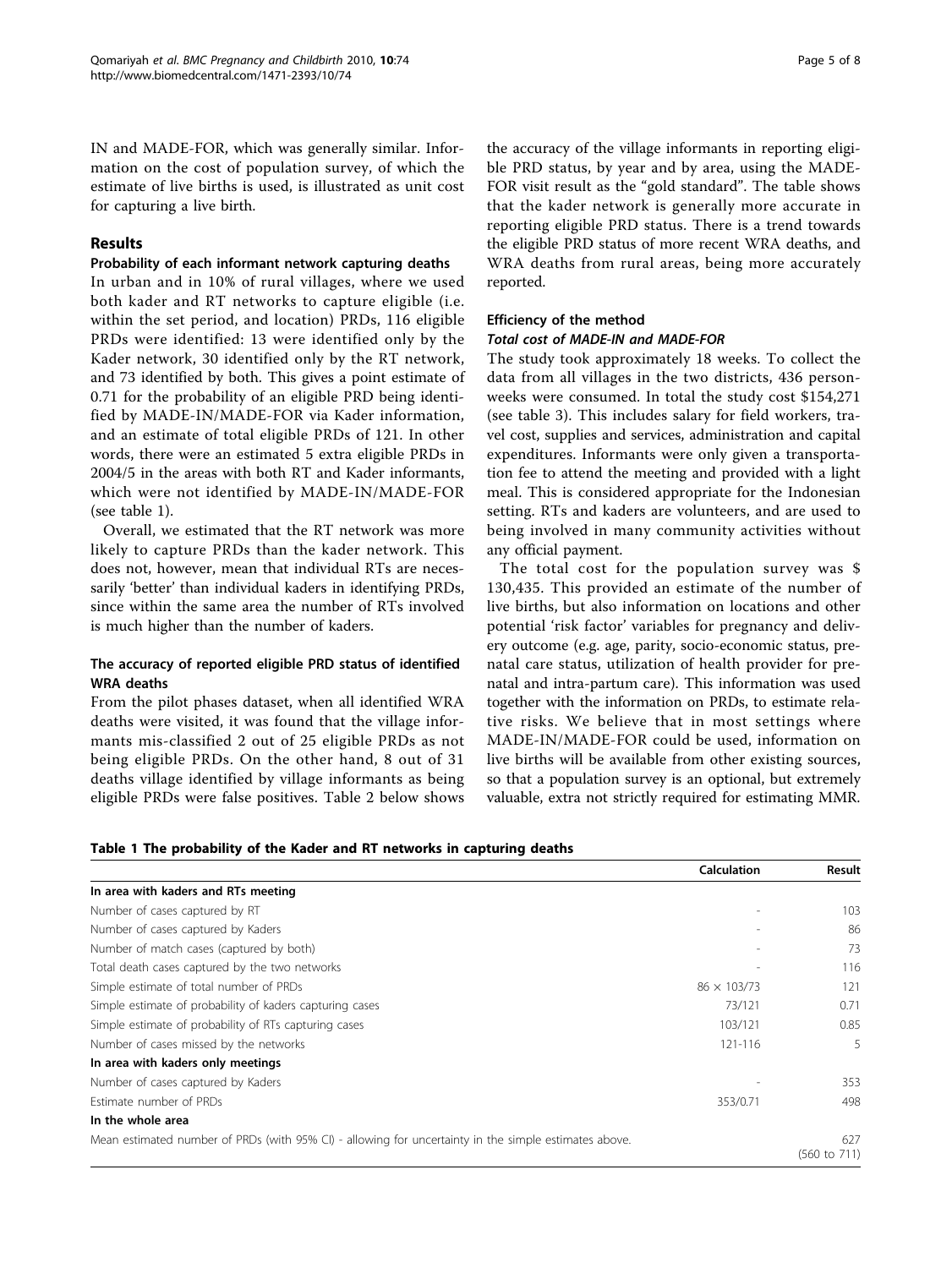|              | N   | Sensitivity <sup>@</sup> | Specificity <sup>p</sup> | <b>PPV</b>   | <b>NPV</b>     |
|--------------|-----|--------------------------|--------------------------|--------------|----------------|
| <b>Total</b> | 189 | 92(23/25)                | 95.1 (156/164)           | 74.2 (23/31) | 98.7 (156/158) |
| By informant |     |                          |                          |              |                |
| Kader        | 141 | 95.5 (21/22)             | 95.8 (114/119)           | 80.8 (21/26) | 99.1 (114/115) |
| <b>RT</b>    | 156 | 91.3(21/23)              | 94.7 (126/133)           | 75 (21/28)   | 98.4 (126/128) |
| By year      |     |                          |                          |              |                |
| 2004 deaths  | 88  | 83.3 (10/12)             | 92.1 (70/76)             | 62.5(10/16)  | 97.2 (70/72)   |
| 2005 deaths  | 101 | 100(13/13)               | 97.7 (86/88)             | 86.7 (13/15) | 100 (86/86)    |
| By area      |     |                          |                          |              |                |
| Urban        | 85  | 88.9 (8/9)               | 92.1 (70/76)             | 57.1 (8/14)  | 98.6 (70/76)   |
| Rural        | 104 | 93.8 (15/16)             | 97.7 (86/88)             | 88.2 (15/17) | 98.9 (86/87)   |

<span id="page-5-0"></span>Table 2 The accuracy of assigned PR status of identified WRA deaths (MADE-IN process), by informant, year of death, and district\*

\* Selected only for cases during pilot phases when all WRA deaths were visited; year of death were 2004 or 2005, villages with both kaders and RTs meeting and result of visit was 'complete'

@ @ The denominator in 'sensitivity' is the true number of eligible PRDs, amongst all the 'WRA deaths to residents in the specified period' listed by the

informants. The numerator is the number of these who were identified in the informant list as likely to be PRD.

b The denominator in 'specificity' is the true number of non-PRDs, amongst all the 'WRA deaths to residents in the specified period' listed by the informants. The numerator is the number of these who were indentified in the informant list as likely to be non-PRD

#### Added value from the MADE-FOR step

If only information from the MADE-IN process (without the verification visit of MADE-FOR) is used, some 'matches' (PRDs reported in both networks) are missed, and some 'false positives' remain undetected. The resulting capture-recapture analysis over-estimates the number of PRDs captured, and under-estimates the probability of the kader network capturing PRDs at 0.53, and consequently severely over-estimates the total number of deaths, and the MMR, as seen in Table [4](#page-6-0).

While MADE-FOR increased costs by about 50%, without this step bias due to unrecognised false positives, and missed matches, is so large as to make the estimates of PRDs and MMR, almost worthless. The size of this bias is unlikely to be stable across time or region, as it depends on the operational characteristics

#### Table 3 MADE-IN and MADE-FOR costs, Serang and Pandeglang Districts 2004-2006

|                                              | <b>MADE-</b><br>IN | <b>MADE-</b><br><b>FOR</b> | <b>Total</b> |
|----------------------------------------------|--------------------|----------------------------|--------------|
| Administration                               | 2,766              | 3,195                      | 5,961        |
| Salary for field workers                     | 26,629             | 26,629                     | 53,260       |
| Supplies and service                         | 8,656              | 5,539                      | 14,195       |
| Travel                                       | 45,147             | 32,966                     | 78,118       |
| Capital expenditures                         | 1,372              | 1,372                      | 2,745        |
| Total \$*                                    | 84,571             | 69,700                     | 154,271      |
| Percentage                                   | 54.8               | 45.2                       |              |
| # of WRA                                     | 758,000            | 758,000                    | 758,000      |
| years                                        | $\mathcal{P}$      | 2                          | 2            |
| Women-year risk of exposure                  | 1,516,000          | 1,516,000                  | 1,516,000    |
| cost per women-year risk of<br>exposure (\$) | 0.056              | 0.046                      | 0.102        |

 $*$  \$1 = Rp 9000

of the informant networks, so any 'adjustment factor' to convert a MADE-IN only estimate to an unbiased one, will be subject to great uncertainty. As well as verifying the status of PRDs, MADE-FOR allows collection of information about the circumstances of death, and characteristics of the deceased. This enables assessment of risk factors, and causes of death, which are invaluable for service planning.

## **Discussion**

Currently, Indonesia relies primarily on a national MMR estimate generated from the IDHS in 2008. The design and size of the IDHS sample meant only 62 PRDs, over a 5 year 'window', were found, and hence a very imprecise estimates even at national level. Given the diversity of Indonesia in terms of health services and health profile, this national average is likely to conceal more than it reveals, and because it is averaged over the last five years it will not capture recent changes. The lack of precise, local, and current estimates of maternal mortality in Indonesia is a major problem when trying to assess local needs, or the impact of programmes to reduce maternal risks - which was one motivation for developing MADE-IN/MADE-FOR. But it is also a major problem when it comes to assessing the validity of any measurement method, including MADE-IN/MADE-FOR. We have assessed the reliability, feasibility and efficiency of MADE-IN/MADE-FOR using internal consistency checks, and assurance of high quality data capture processes.

The key characteristic of MADE-IN/MADE-FOR is the use of existing networks of village informants to report vital events retrospectively. In combination with existing information on population and fertility, this allows a precise, local estimate of MMR to be obtained quickly from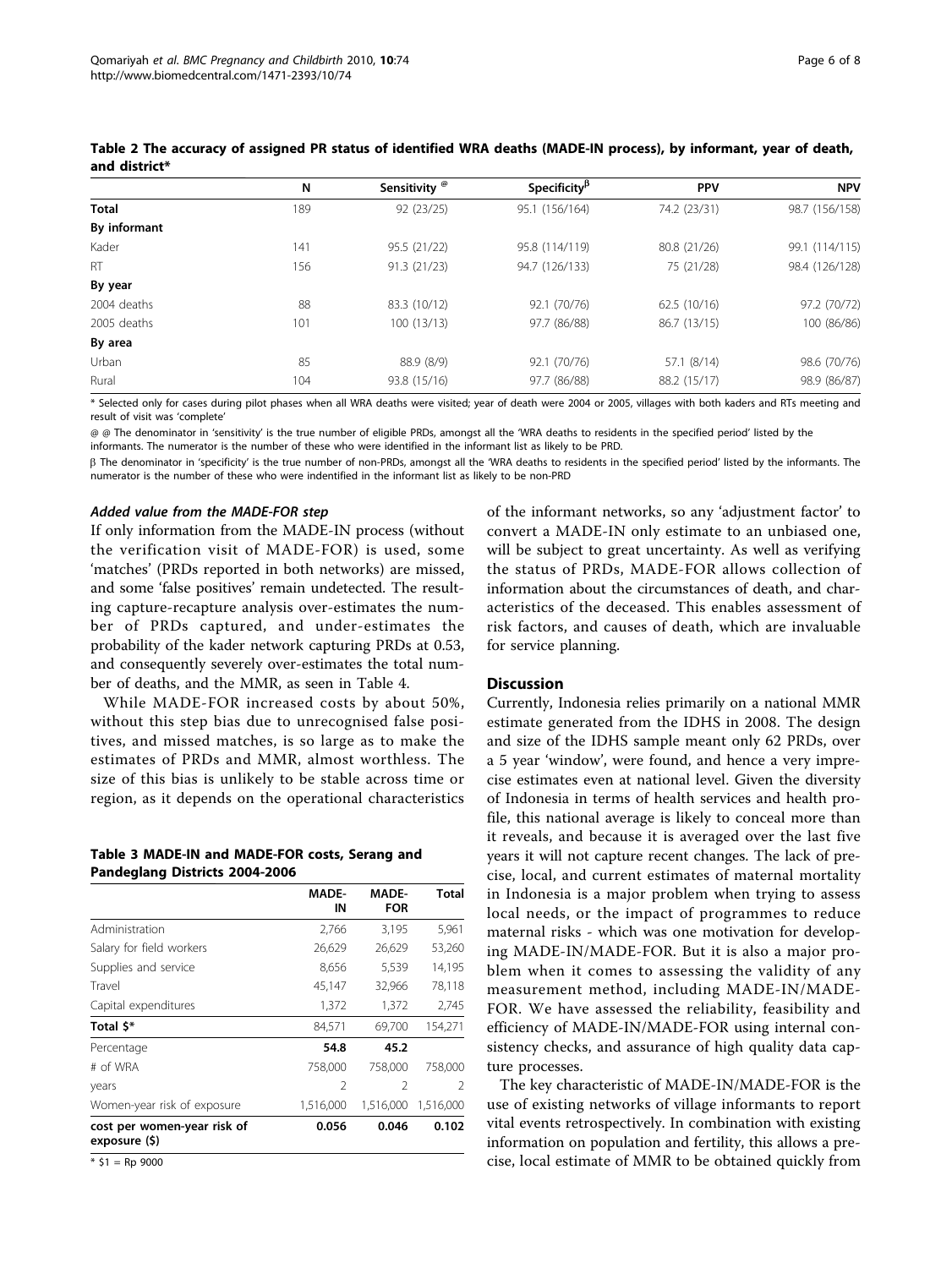| Method                    |               | Total cost* Cost per death (\$) | <b>MMR</b> estimates | CI          |
|---------------------------|---------------|---------------------------------|----------------------|-------------|
|                           |               |                                 |                      |             |
| <b>MADE-IN with CRC</b>   | 84,571 0.056  |                                 | 731**                | 690 - 780   |
| MADE-IN/MADE-FOR with CRC | 154,271 0.102 |                                 | $434**$              | $377 - 499$ |
| Indonesia***              |               |                                 |                      |             |
| 1. IDHS (2002/2003)       |               | 12                              | 307                  |             |
| 2. IDHS (2007/2008)       |               |                                 | 228                  |             |
| 3. WHO (2005)             |               |                                 | 420                  | 240-600     |

<span id="page-6-0"></span>Table 4 Comparison of MMR estimates in the two districts and total cost of data collection

\* assuming the additional cost for CRC calculation is very low

\*\* Estimates generated for the two districts

\*\*\* Sources: IDHS 2002/2003 [[8](#page-7-0)], IDHS 2007/2008 [[3](#page-7-0)], WHO: 2007 [\[1\]](#page-7-0)

a 'one-off' survey. A companion 'population survey' allows investigation of risk factors, but increases costs. There is clearly the potential to develop the process into a sustainable ongoing system, which might result in higher quality data since events would be more recent for instance verbal autopsy interviews would always be conducted within a reasonably short period of the deaths. Many countries in the region have also used villagers in health programs including in recording and reporting systems. A study in Cambodia, for example, involved Village Health Volunteers in a community-based surveillance system [\[12](#page-7-0)], and found that it could successfully fill the gaps of the current health facility-based disease surveillance system. A similar method has also been used in India [\[13](#page-7-0)].

The use of two informant networks in the MADE-IN/ MADE-FOR is an important innovation, as it allows capture re-capture estimation. This makes the survey 'self-calibrating' in that it can estimate its own coverage, in a situation where it is clear that no single method captures all deaths. A study in Cambodia which tried to compare two surveys methods (a community based survey and a household survey) for estimating maternal and perinatal mortality found detection failures in both surveys, as high as 30-40% [\[14](#page-7-0)]. A study in the USA found only 62% of maternal deaths were identified through death records [\[15](#page-7-0)].

The huge advantage of MADE-IN/MADE-FOR over household surveys like DHS, is that costs are reduced by a factor of 10-100. For the DHS, the level of investment required to ensure a high-quality survey, such as long periods of training, extensive pilot testing, separate household listing teams prior to the survey, and maintaining data quality tables during fieldwork, along with considerable technical assistance needed, can result in costs easily exceeding US\$150 per household interview [[16\]](#page-7-0), implying \$12 or more per woman-year of exposure (calculated from mean number of WRA in a household from the Indonesia DHS which is 2.4 and a 5 year 'window'), while MADE-IN/MADE-FOR only cost \$0.1 per woman-year of exposure. It should, however, be noted

that the DHS collects much more information than MADE-IN/MADE-FOR.

This two step method is very similar to the rather loosely defined RAMOS (reproductive age mortality study) method which is often regarded as the gold standard for estimating maternal mortality in developing countries, if conducted properly [[17](#page-7-0)-[19\]](#page-7-0). Both methods start by identifying deaths to WRA together with information on time of death related to pregnancy status. The difference is that the first step of RAMOS uses all available methods - existing records (e.g. vital registration, health facilities reports, burial records), and any appropriate types of informants, to gather data on deaths to WRA. MADE-IN/MADE-FOR in contrast, restricted itself to using Kader and RT informants only to keep costs down. The second step of RAMOS, investigating the cause of death to WRA, is very similar to MADE-FOR, except the latter only involves visits to probable PRDs. The MADE-FOR step is crucial in verifying PRDs, as otherwise false-positives and undetected matching cases severely inflate the capture-recapture MMR estimate.

#### Conclusions

This study shows that reliable local, recent estimates of maternal mortality can be obtained quickly and relatively cheaply using two independent informant networks to retrospectively identify cases. Capturerecapture estimation allows self-calibration, but requires avoidance of false-positives, and that matches are identified, which in this study was achieved by means of the visit to interview a relative of the dead women. The visit was also used to investigate cause of death and risk factors.

A similar approach might be used prospectively, although this is organisationally a very different task. Such a system might even be used as basis for a reliable vital registration system. Ultimately, Indonesia and all other countries in the world must develop reliable civil registration and health management information systems to provide the necessary data for monitoring and